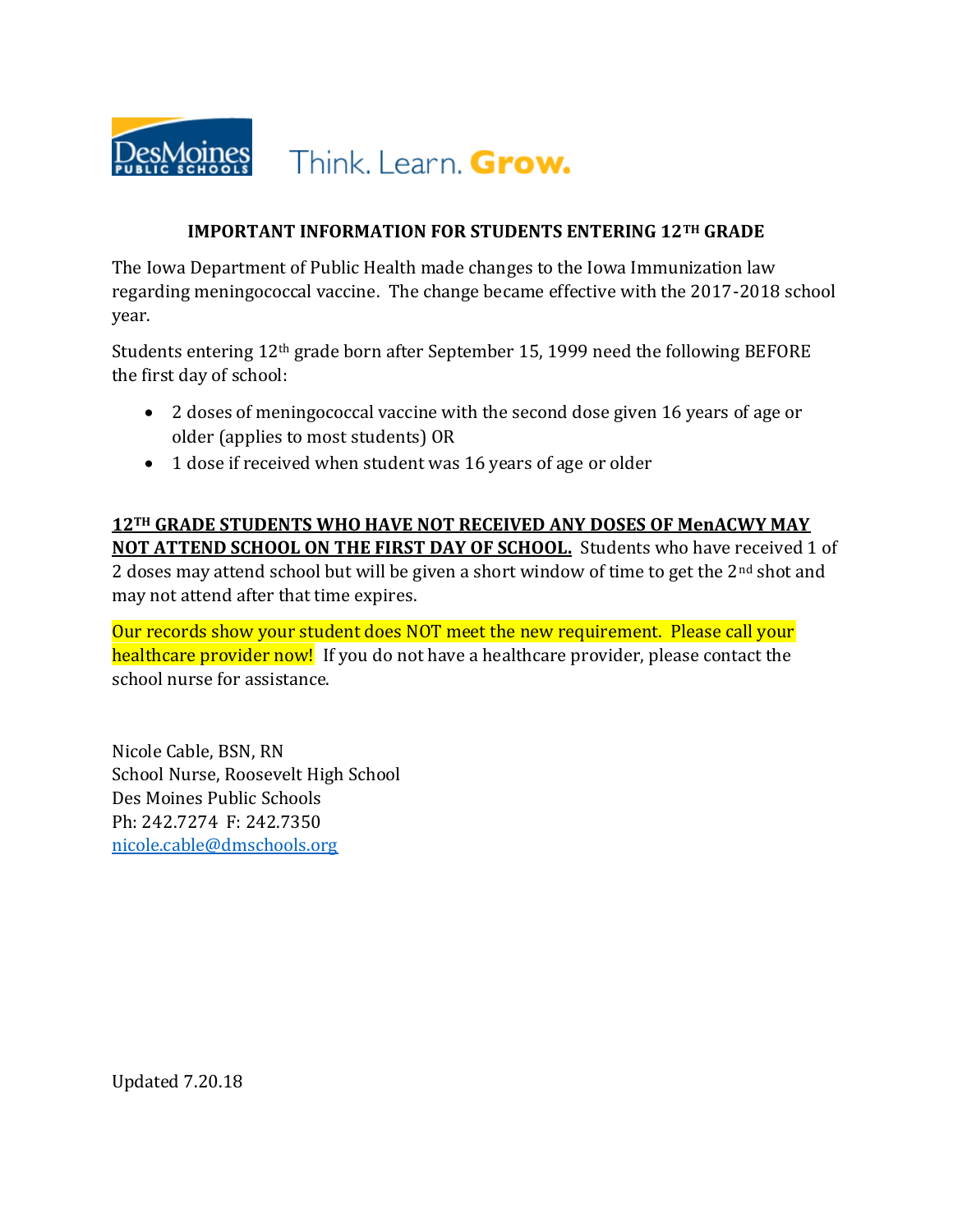

## **Frequently Asked Questions**

#### **How serious is meningococcal disease?**

Meningococcal disease is a life-threatening illness that is caused by bacteria that infects the brain, blood, and spinal cord. Approximately 10-15% of people with meningococcal disease die even with appropriate treatment. Of those who recover, up to 20% suffer from serious after-effects, such as permanent hearing loss, limb loss, or brain damage.

#### **Who is affected?**

It easily spreads in crowded settings and typically affects older teens and young adults. The meningococcal vaccine requirement will help keep students, friends, families and communities safe.

#### **How effective is the vaccine?**

Meningococcal vaccines are very safe and are 85-100% effective at preventing infection.

## **Why are there two different kinds of meningococcal vaccine, and which one is required?**

Meningitis is caused by different types of the bacterium *Neisseria meningitidis*. Five of these types are the most problematic and are preventable with vaccine. MenACWY covers four types and MenB covers one type. MenACWY is what is required. MenB is newer, and many providers are now starting to provide this in addition to MenACWY.

#### **Where can I find more information?**

Immunize.Org has an easy to read guide—Meningococcal: Questions and Answers—located here:<http://www.immunize.org/catg.d/p4210.pdf>

#### **Where can my 12th grader get vaccinated?**

Call your healthcare provider—it is usually possible to schedule vaccine only visits with a nurse in your provider's office. If you don't have a provider, contact the school nurse for a referral.

#### **What happens if my 12th grader does not get the required doses?**

# **12TH GRADE STUDENTS WHO HAVE NOT RECEIVED ANY DOSES OF MenACWY MAY NOT ATTEND SCHOOL ON THE FIRST DAY OF SCHOOL IN AUGUST.** Students who have

received 1 of 2 doses may attend school but will be given a short window of time to get the 2<sup>nd</sup> shot and may not attend after that time expires.